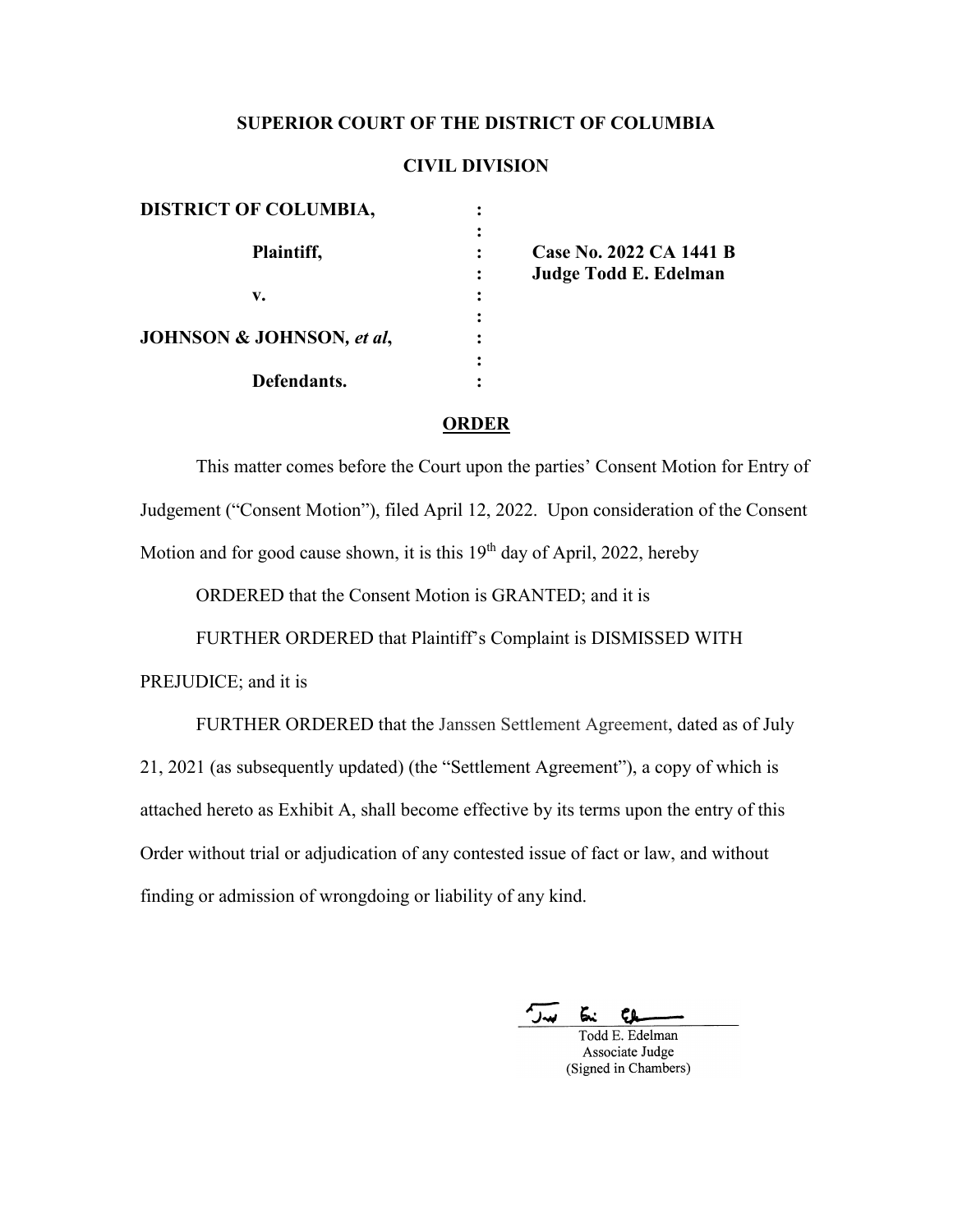# *Copies e-served to:*

Wendy Weinberg, Esq. *Attorney for Plaintiff* [Wendy.Weinberg@dc.gov](mailto:Wendy.Weinberg@dc.gov) Stephen D. Brodey *Attorney for Defendant* [sbrodey@omm.com](mailto:sbrodey@omm.com)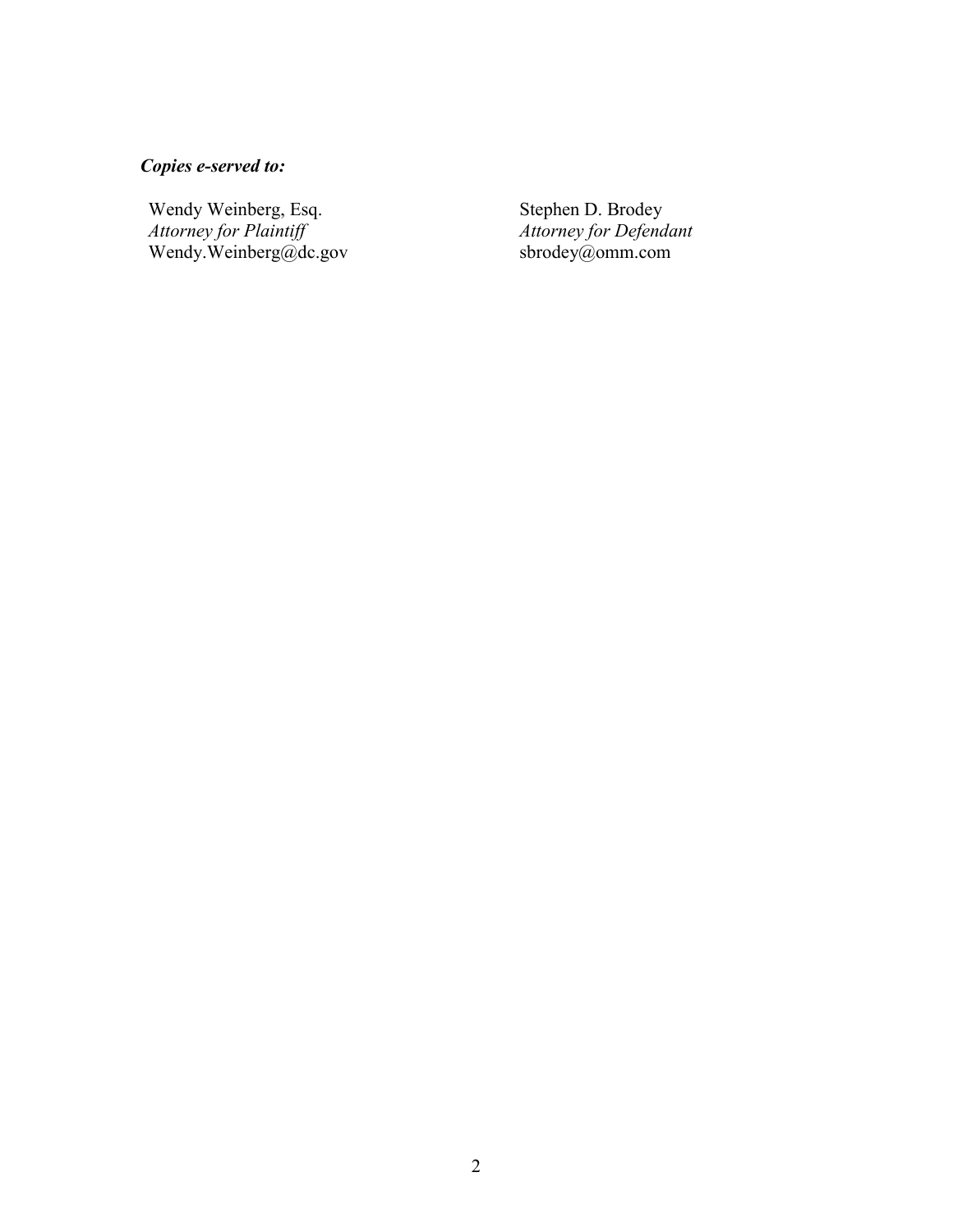## **Exhibit A: Settlement Agreement**

#### **RECITALS:**

1. Each Party warrants and represents that it engaged in arm's-length negotiations in good faith. In hereby executing the Agreement, the Parties intend to effect a good-faith settlement.

2. The State has determined that the Agreement is in the public interest.

3. Janssen denies the allegations against it and that it has any liability whatsoever to the State, its Subdivisions, and/or (a) any of the State's or Subdivisions' departments, agencies, divisions, boards, commissions, districts, instrumentalities of any kind and attorneys, including its Attorney General and any person in his or her official capacity whether elected or appointed to serve any of the foregoing and any agency, person, or other entity claiming by or through any of the foregoing, (b) any public entities, public instrumentalities, public educational institutions, unincorporated districts, fire districts, irrigation districts, and other Special Districts, and (c) any person or entity acting in a *parens patriae*, sovereign, quasi-sovereign, private attorney general, *qui tam*, taxpayer, or other capacity seeking relief on behalf of or generally applicable to the general public.

4. The Parties recognize that the outcome of the Action is uncertain and a final resolution through the adversarial process likely will require protracted litigation.

5. The Parties agree to the entry of the injunctive relief terms pursuant to Exhibit P of the Agreement.

6. Therefore, without any admission of liability or wrongdoing by Janssen or any other Released Entities (as defined in the Agreement), the Parties now mutually consent to the entry of this Judgment and agree to dismissal of the claims with prejudice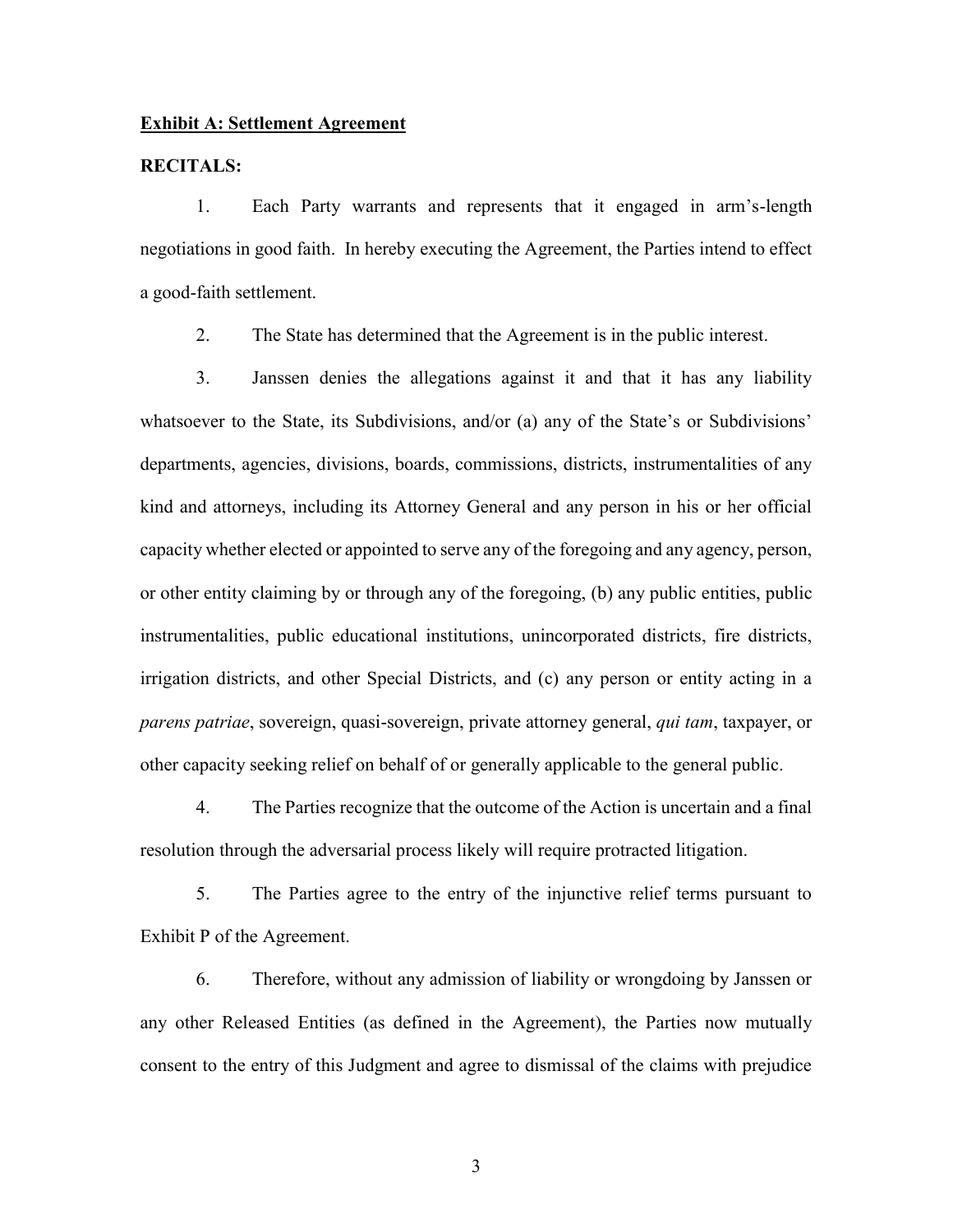pursuant to the terms of the Agreement to avoid the delay, expense, inconvenience, and uncertainty of protracted litigation.

In consideration of the mutual promises, terms, and conditions set forth in the Agreement, the adequacy of which is hereby acknowledged by all Parties, it is agreed by and between Defendants and the State, and adjudicated by the Court, as follows:

1. The foregoing Recitals are incorporated herein and constitute an express term of this Judgment.

2. The Parties have entered into a full and final settlement of all Released Claims of Releasors against Janssen (including but not limited to the State) and the Released Entities pursuant to the terms and conditions set forth in the Agreement.

3. The "Definitions" set forth in Section I of the Agreement are incorporated by reference into this Judgment. The State is a "Settling State" within the meaning of the Agreement. Unless otherwise defined herein, capitalized terms in this Judgment shall have the same meaning given to them in the Agreement.

4. The Parties agree that the Court has jurisdiction over the subject matter of the Action and over the Parties with respect to the Action and this Judgment. This Judgment shall not be construed or used as a waiver of any jurisdictional defense Janssen or any other Released Entity may raise in any other proceeding.

5. The Court finds that the Agreement was entered into in good faith.

6. The Court finds that entry of this Judgment is in the public interest and reflects a negotiated settlement agreed to by the Parties. The Action is dismissed with prejudice, subject to a retention of jurisdiction by the Court as provided herein and in the Agreement.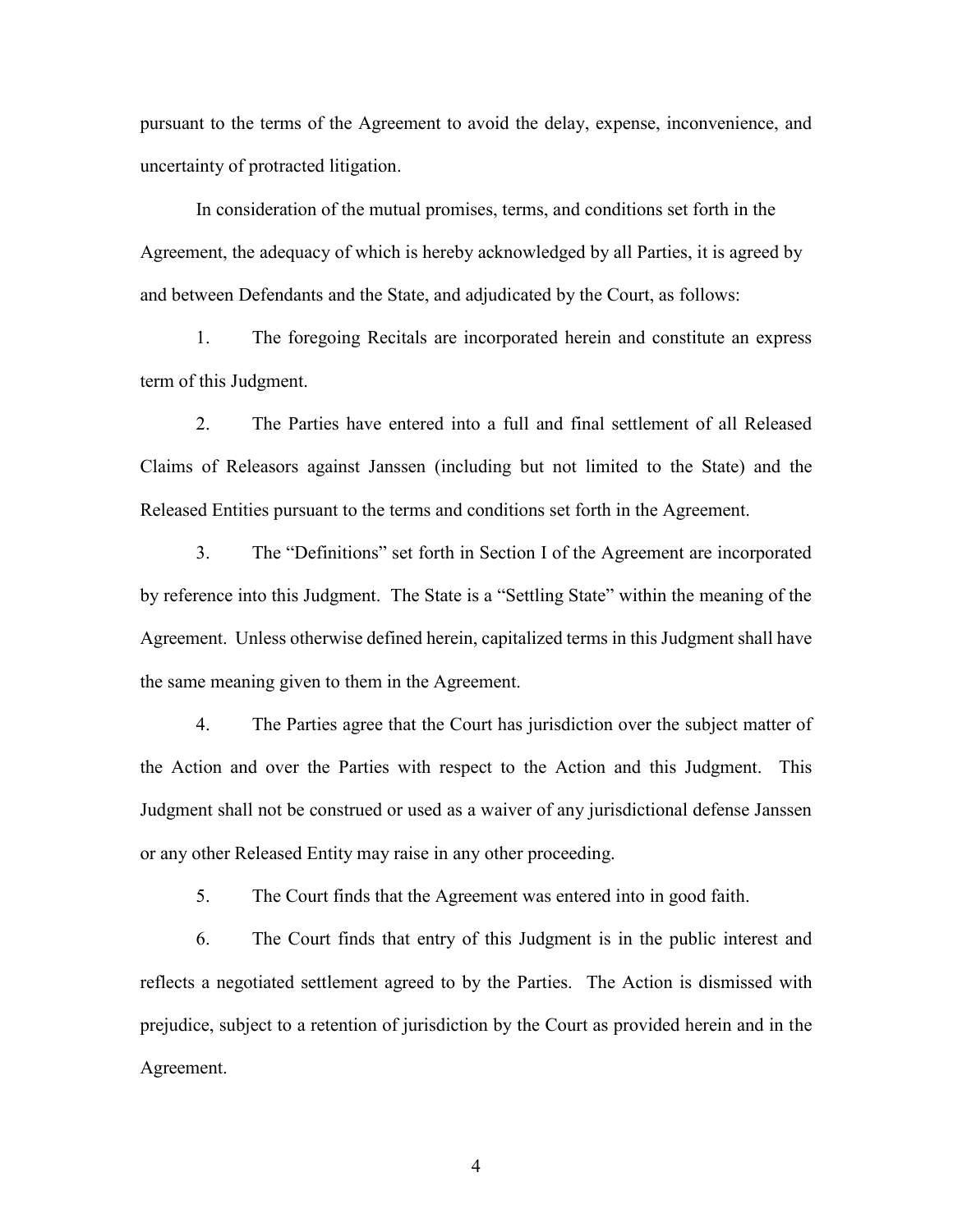7. By this Judgment, the Agreement is hereby approved by the Court, and the

Court hereby adopts the Agreement's terms as its own determination of this matter and the

Parties' respective rights and obligations.

8. The Court shall have authority to resolve disputes identified in Section

XII.F.2 of the Agreement, governed by the rules and procedures of the Court.

9. The Parties have satisfied the Condition to Effectiveness of Agreement set

forth in Section VIII of the Agreement and the Release set forth in Sections IV.A, D, and

E of the Agreement, as follows:

- a. The Attorney General of the State exercised the fullest extent of his or her powers to release Janssen and all other Released Entities from all Released Claims pursuant to the release attached hereto as Exhibit B (the "*Release*").
- b. Janssen has determined that there is sufficient State participation and sufficient resolution of the Claims of the Litigating Subdivisions in the Settling States to proceed with the Agreement.
- c. The Settlement Participation Form for each Initial Participating Subdivision in the State has been delivered to Janssen. As stated in the Settlement Participation Form, and for the avoidance of doubt, nothing in the Settlement Participation Form executed by the Participating Subdivisions is intended to modify in any way the terms of the Agreement to which the Participating Subdivisions agree. As stated in the Settlement Participation Form, to the extent the executed version of the Settlement Participation Form differs from the Agreement in any respect, the Agreement controls.
- d. Pursuant to the Settlement Participation Form, each Participating Subdivision in the State is dismissing with prejudice any Released Claims that it has filed against Janssen and the Released Entities.
- 10. Release. The Parties acknowledge that the Release, which is incorporated

by reference herein, is an integral part of this Judgment. Pursuant to the Agreement and the Release and without limitation and to the maximum extent of the power of the State's Attorney General, Janssen and the other Released Entities are, as of the Effective Date,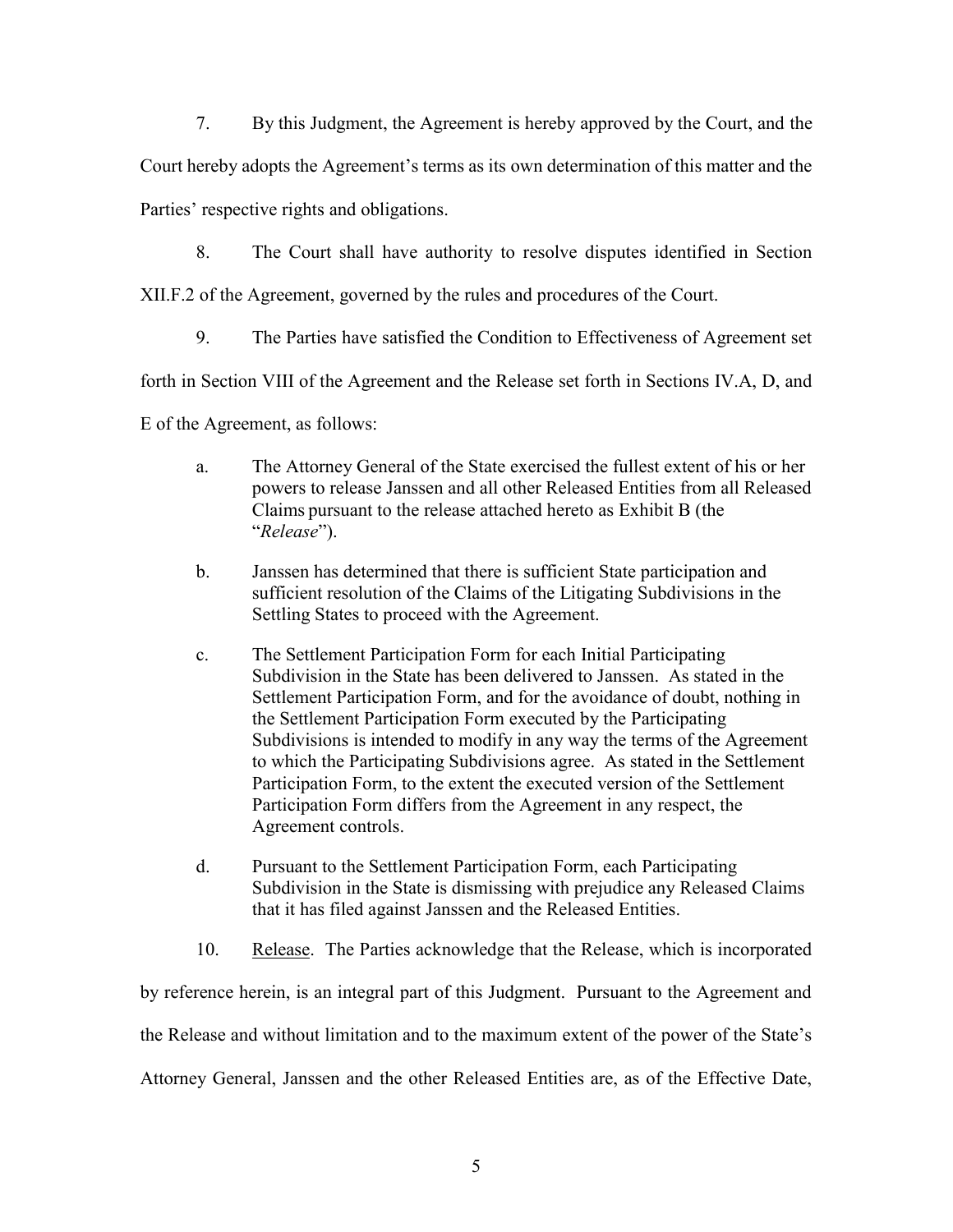hereby released from any and all Released Claims of (a) the State and its Participating Subdivisions and any of their departments, agencies, divisions, boards, commissions, Subdivisions, districts, instrumentalities of any kind and attorneys, including the State's Attorney General, and any person in his or her official capacity whether elected or appointed to serve any of the foregoing, and any agency, person, or other entity claiming by or through any of the foregoing, (b) any public entities, public instrumentalities, public educational institutions, unincorporated districts, fire districts, irrigation districts, water districts, law enforcement districts, emergency services districts, school districts, hospital districts and other Special Districts in the State, and (c) any person or entity acting in a *parens patriae*, sovereign, quasi-sovereign, private attorney general, *qui tam*, taxpayer, or other capacity seeking relief on behalf of or generally applicable to the general public with respect to the State or any Subdivision in the State, whether or not any of them participate in the Agreement. Pursuant to the Agreement and the Release and to the maximum extent of the State's power, Janssen and the other Released Entities are, as of the Effective Date, hereby released from any and all Released Claims of (1) the State, (2) all past and present executive departments, state agencies, divisions, boards, commissions and instrumentalities with the regulatory authority to enforce state and federal controlled substances acts, (3) any of the State's past and present executive departments, agencies, divisions, boards, commissions and instrumentalities that have the authority to bring Claims related to Covered Conduct seeking money (including abatement and/or remediation) or revocation of a pharmaceutical distribution license, and (4) any Participating Subdivision. For the purposes of clause (3) above, executive departments, agencies, divisions, boards, commissions, and instrumentalities are those that are under the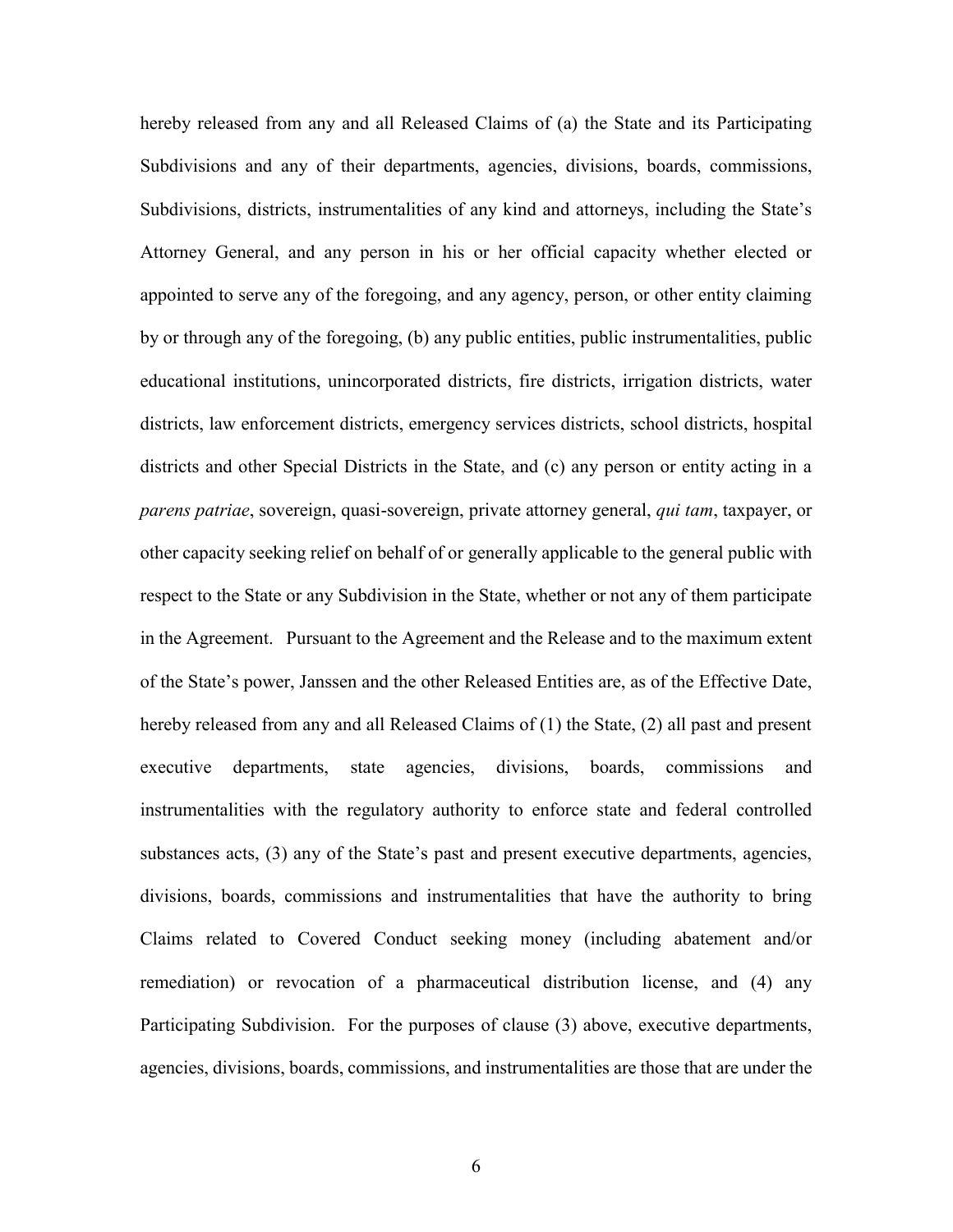executive authority or direct control of the State's Governor. Further, the provisions set forth in Section IV of the Agreement are incorporated by reference into this Judgment as if fully set forth herein. The Parties acknowledge, and the Court finds, that those provisions are an integral part of the Agreement and this Judgment, and shall govern the rights and obligations of all participants in the settlement. Any modification of those rights and obligations may be made based only on a writing signed by all affected parties and approved by the Court.

11. Release of Unknown Claims. The State expressly waives, releases, and forever discharges any and all provisions, rights, and benefits conferred by any law of any state or territory of the United States or other jurisdiction, or principle of common law, which is similar, comparable, or equivalent to  $\S$  1542 of the California Civil Code, which reads:

> **General Release; extent.** A general release does not extend to claims that the creditor or releasing party does not know or suspect to exist in his or her favor at the time of executing the release that, if known by him or her, would have materially affected his or her settlement with the debtor or released party.

12. The State may hereafter discover facts other than or different from those which it knows, believes, or assumes to be true with respect to the Released Claims, but the State expressly waived and fully, finally, and forever settled, released and discharged, through the Agreement and Release, any and all Released Claims that may exist as of the Effective Date but which the State does not know or suspect to exist, whether through ignorance, oversight, error, negligence or through no fault whatsoever, and which, if known, would have materially affected the State's decision to enter into the Agreement.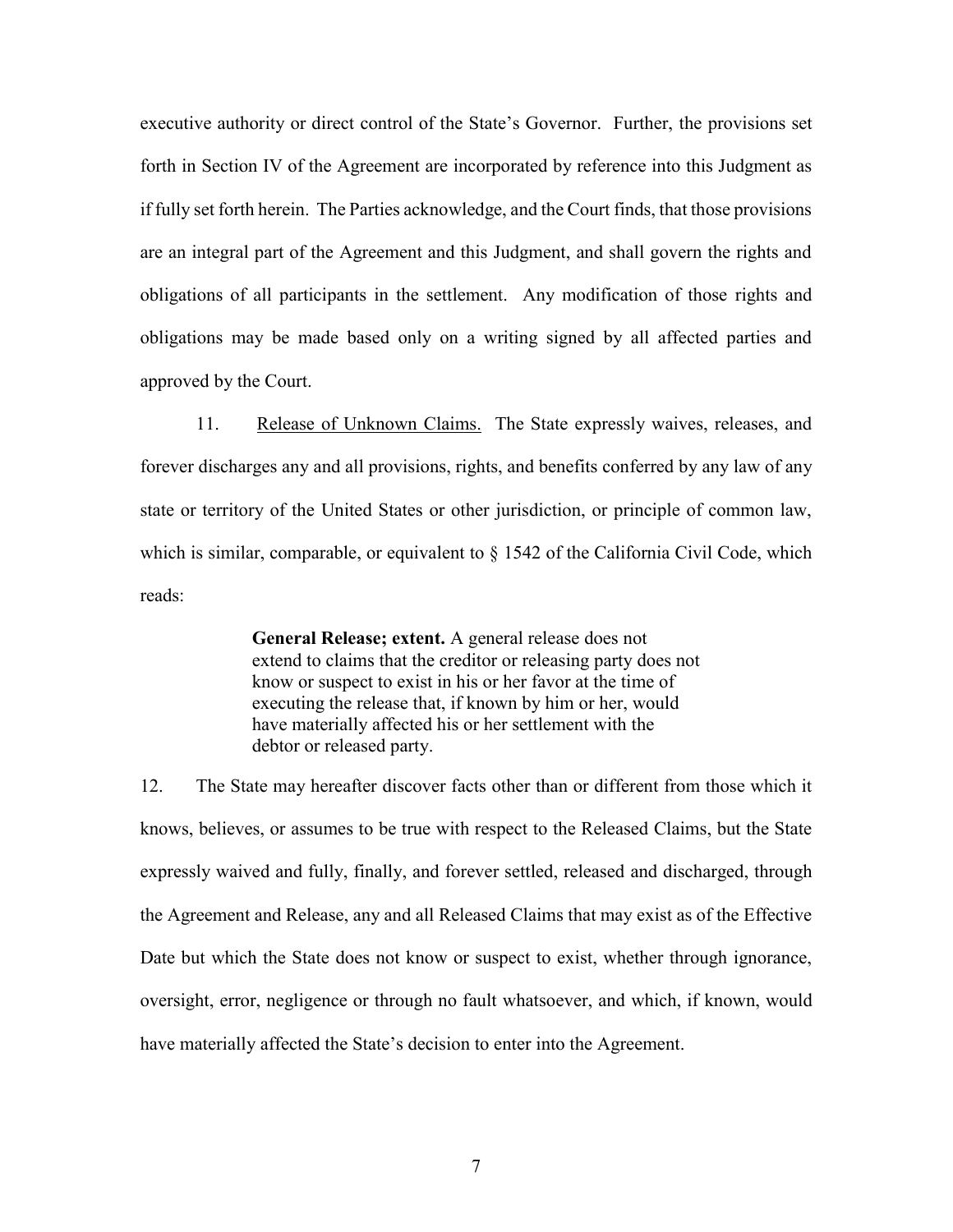13. Costs and Fees. The Parties will bear their own costs and attorneys' fees except as otherwise provided in the Agreement.

14. No Admission of Liability. Defendants are consenting to this Judgment solely for the purpose of effectuating the Agreement, and nothing contained herein may be taken as or construed to be an admission or concession of any violation of law, rule, or regulation, or of any other matter of fact or law, or of any liability or wrongdoing, all of which Defendants expressly deny. No Defendant or Released Entity admits that it caused or contributed to any public nuisance, and no Defendant or Released Entity admits any wrongdoing that was or could have been alleged by the State, its Participating Subdivisions and/or Participating Special Districts, or any other person or entity. No part of this Judgment shall constitute evidence of any liability, fault, or wrongdoing by Defendants or any other Released Entity. The Parties acknowledge that payments made under the Agreement are not a fine, penalty, or payment in lieu thereof and are properly characterized as described in Section VI.F of the Agreement.

15. No Waiver. This Judgment is entered based on the Agreement without trial or adjudication of any contested issue of fact or law or finding of liability of any kind. This Judgment shall not be construed or used as a waiver of Janssen's right, or any other Released Entity's right, to defend itself from, or make any arguments in, any other regulatory, governmental, private individual, or class claims or suits relating to the subject matter or terms of this Judgment. Notwithstanding the foregoing, the State may enforce the terms of this Judgment as expressly provided in the Agreement.

16. No Private Right of Action. This Judgment is not intended for use by any third party for any purpose, including submission to any court for any purpose, except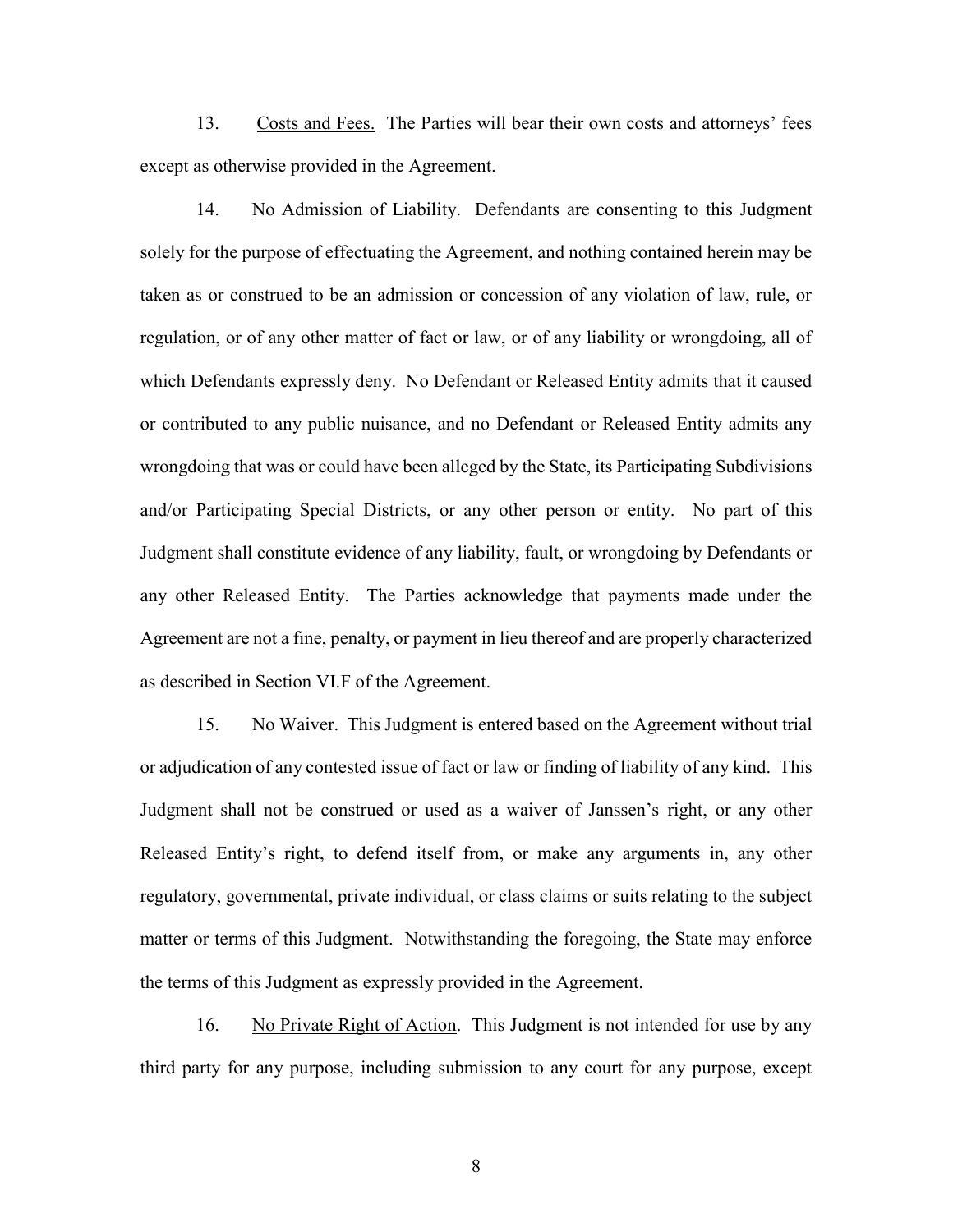pursuant to Section XII.A of the Agreement. Except as expressly provided in the Agreement, no portion of the Agreement or this Judgment shall provide any rights to, or be enforceable by, any person or entity that is not a Settling State or Released Entity. The State shall allow Participating Subdivisions in the State to notify it of any perceived violations of the Agreement or this Judgment. No Settling State, including the State, may assign or otherwise convey any right to enforce any provision of the Agreement.

17. Admissibility. It is the intent of the Parties that this Judgment not be admissible in other cases against Defendants or binding on Defendants in any respect other than in connection with the enforcement of this Judgment or the Agreement. For the avoidance of doubt, nothing herein shall prohibit Defendants from entering this Judgment or the Agreement into evidence in any litigation or arbitration concerning (1) Defendants' right to coverage under an insurance contract or (2) the enforcement of the releases provided for by the Agreement and this Judgment.

18. Preservation of Privilege. Nothing contained in the Agreement or this Judgment, and no act required to be performed pursuant to the Agreement or this Judgment, is intended to constitute, cause, or effect any waiver (in whole or in part) of any attorneyclient privilege, work product protection, or common interest/joint defense privilege, and each Party agrees that it shall not make or cause to be made in any forum any assertion to the contrary.

19. Mutual Interpretation. The Parties agree and stipulate that the Agreement was negotiated on an arm's-length basis between parties of equal bargaining power and was drafted jointly by counsel for each Party. Accordingly, the Agreement is incorporated